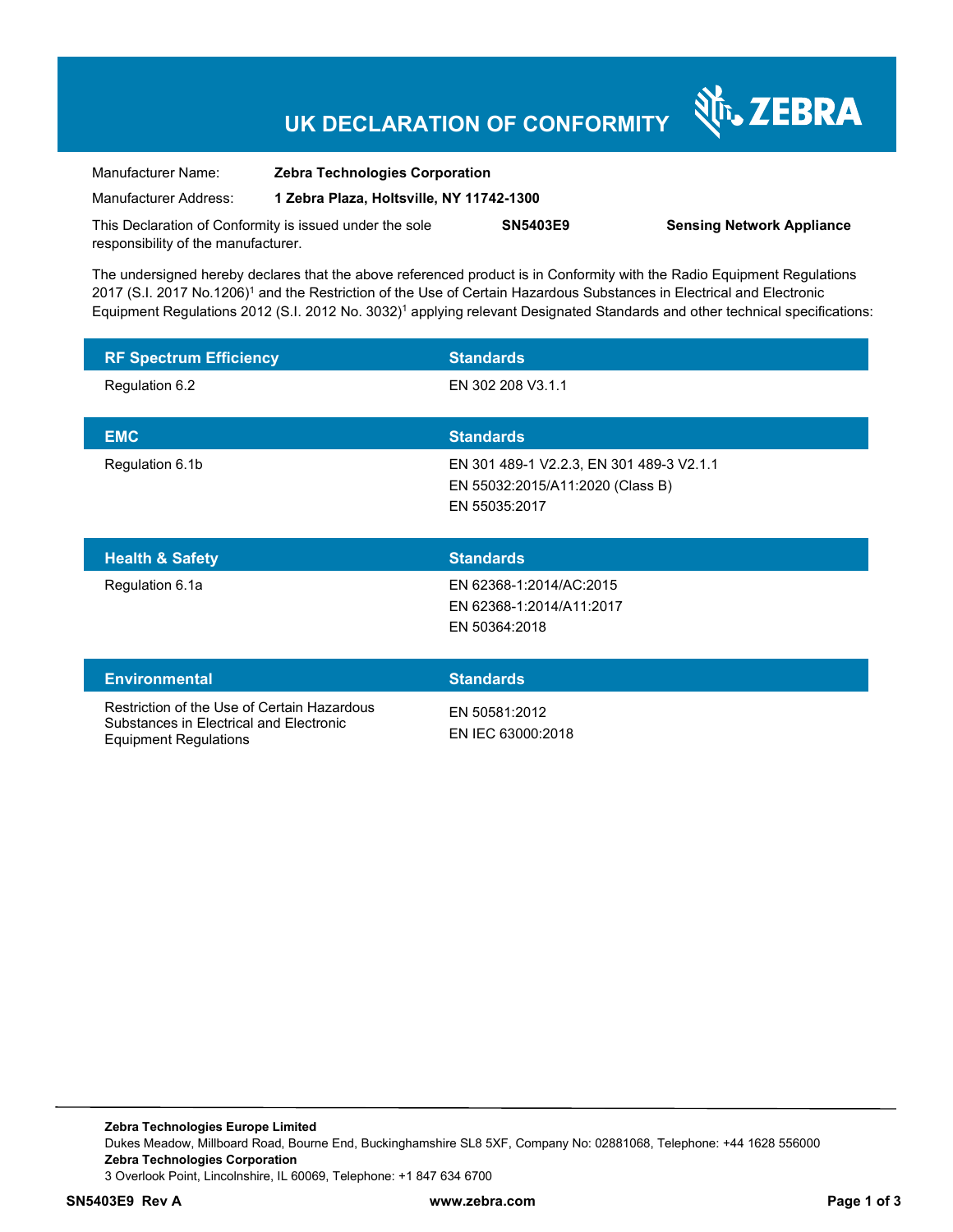### **UK DECLARATION OF CONFORMITY**

With regard to the Radio Equipment Regulations 2017 (S.I. 2017 No.1206)<sup>1</sup>, the conformity assessment procedure referred to in regulation 41(4)(a) and detailed in Schedule 2 has been followed.

1 As amended by applicable EU withdrawal legislation implemented at the time of issuing this declaration

#### **Signed on behalf of Zebra Technologies Corporation**

*(Signature of authorized person)* Marco Belli Rev: A Sr. Manager, Regulatory **Date: 14 May 2021** Place: Bourne End, UK

N<sub>T</sub>, ZEBRA